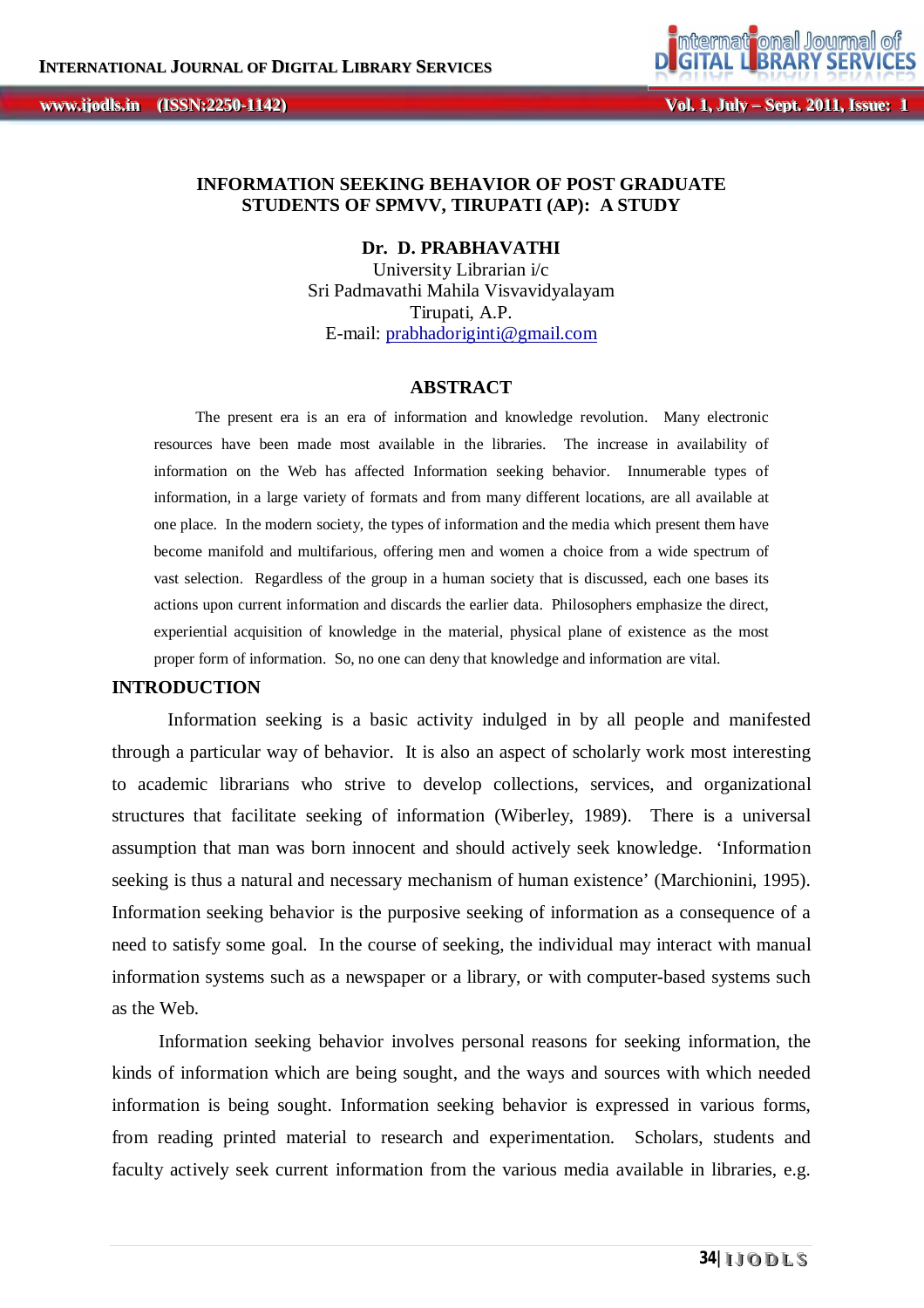encyclopedias, journals and more currently, electronic media. Abels (2004) mentioned that the frequency of use of the internet in 1998-2000 had greatly increased. At the same time, expenditure on monographs showed steady increase.

 The library, therefore, is the most widely used source of information available to literate societies. The librarian should be are of what kind of information is being sought, and how it can be obtained. Due to the rapidly escalating cost of purchasing and archiving printed scholarly journals and electronic media, the library has the duty to provide and maintain efficient services.

#### **NEED OF THE STUDY**

The nature of information is not easy to describe. Perhaps the most explicit definition in the literature defines information as recorded experience that is used in decision-making. Today, information technology has developed rapidly and has had a huge impact on access to information and on information seeking behavior. The librarian and library-staff have to know and examine the criteria of information seeking and information utility by users for providing information services, designing new information systems, intervening in the operation of existing systems, or planning service programs.

 The present human society is living in an information age and as a consequence, man has become more and more information conscious. More and more people deliberately and consciously seek information and it has become an integral part of human activity especially in the area of education, research and development, production and marketing of goods, all of which have contributed to the improvement of the quality of life. World War I and II accelerated research and development activities resulting in information explosion. The information so produced is recorded and reported in a variety of documents-printed and nonprinted documents. The information explosion coupled with multiplicity of documents has created problems to the generators, users, and the organizers of information.

 The users of information are finding difficulty in identifying and physically locating the relevant information at the time when it is required. In this context, the libraries, being the reservoirs of knowledge and the centers of learning, have a greater responsibility in providing the right information to the right user at the right time, in the right form so that the information will be put to maximum use, thereby promoting the use of information. To achieve this, the Libraries/Information Centers need to be planned and designed based on the needs and requirements of the users of libraries.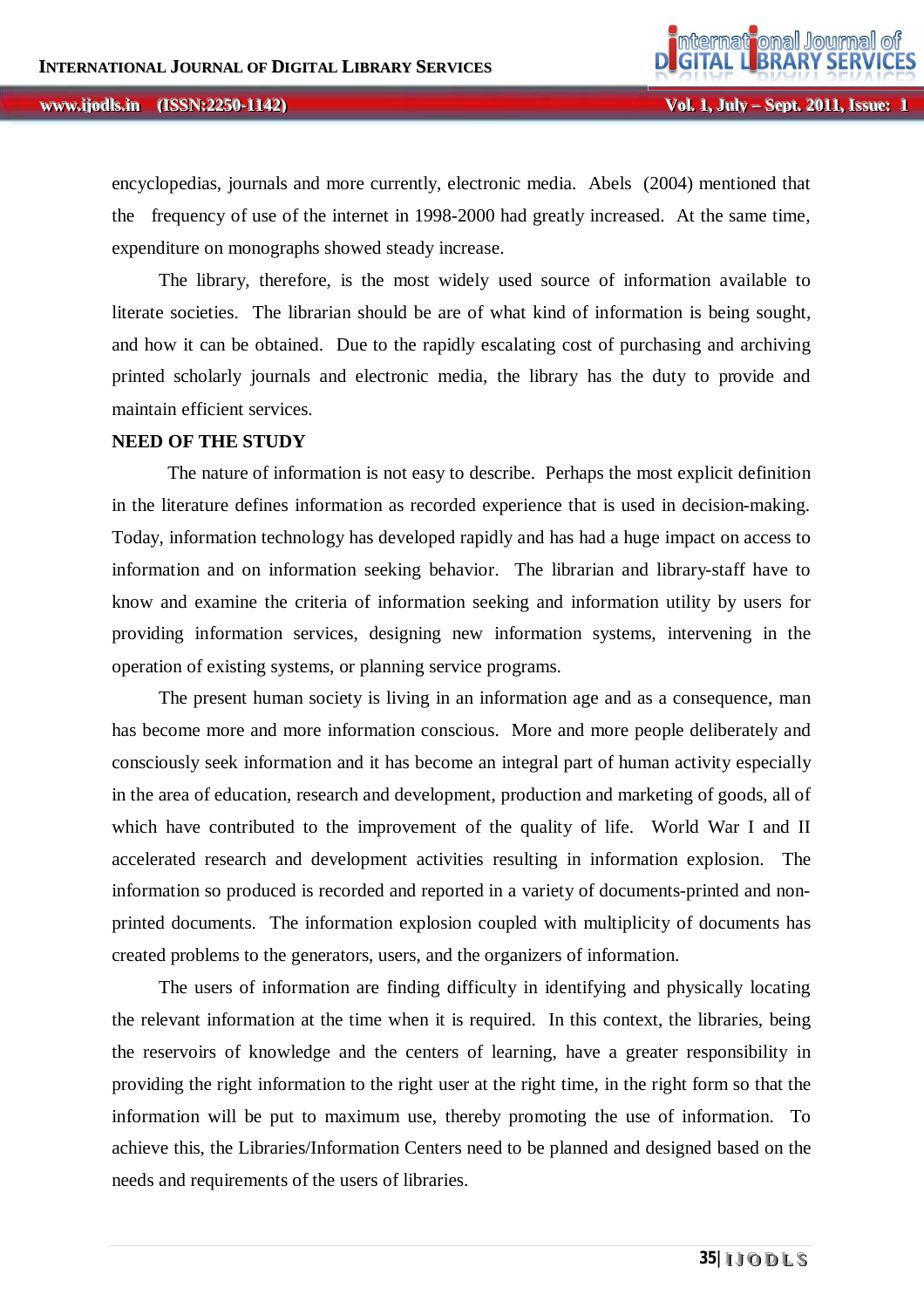**Vol. 1, Jul** *ly* **– Sept. 2011, Issue: 1** 

 User studies are one of the interdisciplinary areas of research in library and information science and form a large body of literature in the discipline. However it is an area, which combines some of the most used and the least precisely defined concepts of Library and Information Science. These concepts, such as information uses or need, Information seeking behavior, channels of communication, exist in a system of complicated and interdependent relations from recognition of some need perceived by the user. A user may follow formal and /or informal channels of communication in order to acquire the desired information.

 Users have been viewed as passive recipients of information and the study investigates their external behavior, generally by means of qualitative methods. Although these surveys have yielded much quantitative data, which gives an overall picture of information needs and seeking behavior, they fail to convey a real picture regarding the factors which trigger the information search and a more in-depth insight into the individuals' concepts and thoughts. On the other hand, in user-oriented studies, users are viewed as active and self controlling recipients of information and they are concerned with the internal cognitions and attitudes of users, which are investigated by qualitative methods. The cognitive approach of the researchers focuses their efforts to understand 'how individuals process information and then illustrate this process through models'. In the holistic approach, the researcher is not only interested in the cognitive needs of the users but also takes into account other factors which influence them to use the information sources, the methods followed in searching for information and possible reasons for not using information sources, if any. Another category is the action research. This approach views users as active participants during their research and tries to understand the language, the activities and the social inter-relationships of users. A more recent one is the theory of usability techniques, which was with the use of computers and new technology in conjunction with information seeking behavior. They focus on the use of a system; but from the user's point of view. They take as a base user's needs in order to create an environment, which will be friendly, effective and easy for a user to handle.

 The Post Graduate Students of Sri Padmavathi Mahila Visvavidyalayam (SPMVV), Tirupati, Andhra Pradesh are expected to optimally utilize the university library as one of their major sources of information. However, observing and conducting studies on library use in the university environment in general establishes the fact that students do not use most of the library information resources. It is assumed that students could be experiencing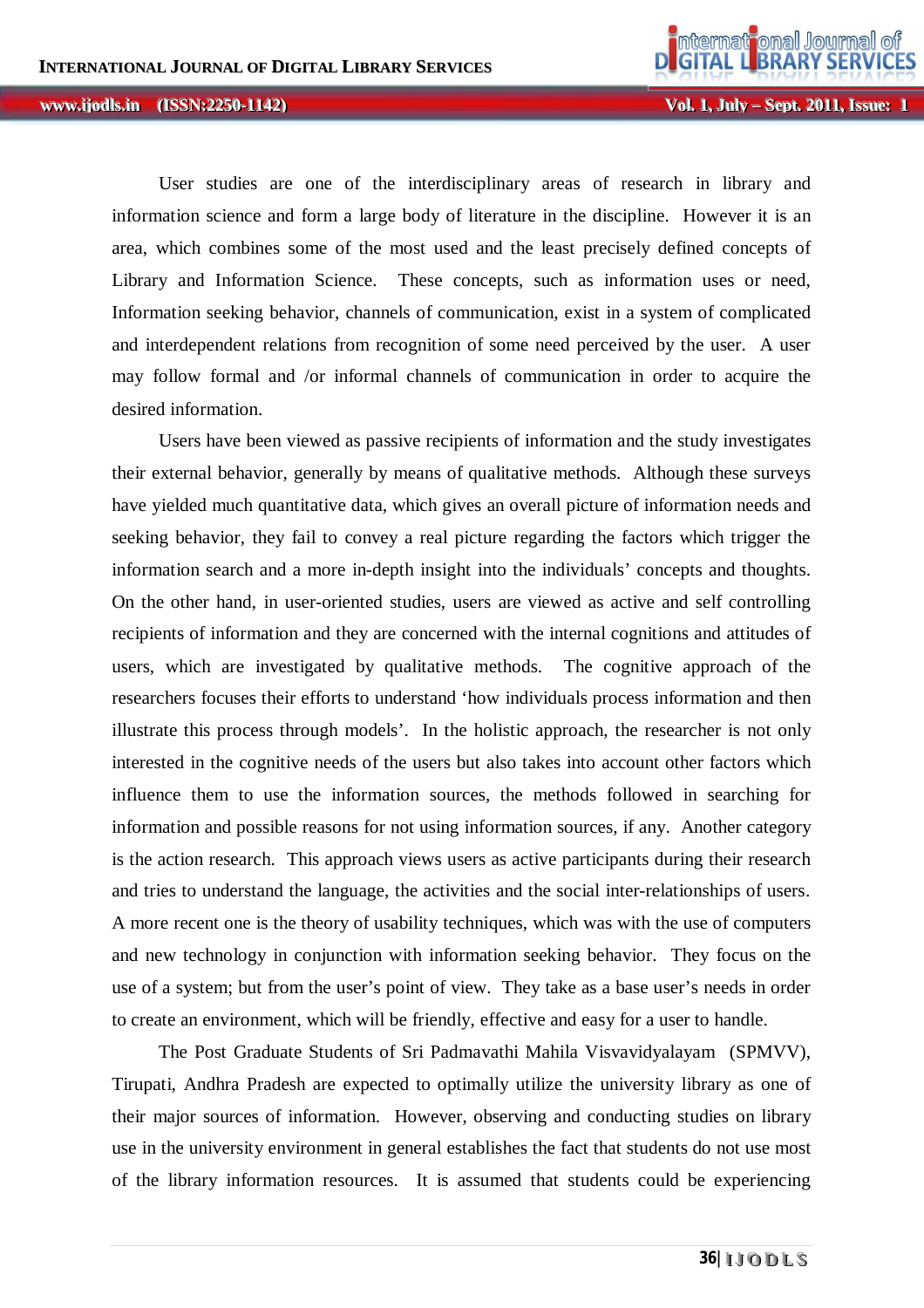**Vol. 1, Jul** *ly* **– Sept. 2011, Issue: 1** 

technical problems in accessing information resources. This coupled with lack of knowledge and awareness of the resources resulting in the students' poor information seeking behavior was singled out as the biggest cause that needed investigation. Library information resources are expensive. They are costly in terms of their acquisition and retention. The librarians need to manage these resources and make them accessible. To attain cost effectiveness in the university library services and to promote the use of library information resources and services, this study sought to establish ways of improving the information seeking behavior of Post Graduate students in SPMVV.

 Taking into account the constant development in the provision of recent electronic systems, the lack of understanding the information seeking behavior poses on obstacle in the process of interpreting the way in which the electronic information services are being delivered. Knowledge generated by user studies helps to develop information systems and information services. Hence, there is need for alternative research methods and conceptual frameworks, which will provide the information to the science community, the evidence to acquire a more in-depth understanding of the users of information services.

#### **STATEMENT OF THE PROBLEM**

The present study is entitled, "Information seeking Behavior of Post Graduate Students of Sri Padmavathi Mahila Visvavidyalayam, Tirupati (AP): A study".

## **OBJECTIVES OF THE STUDY**

The study examined the information seeking behavior of Post Graduate students in the Sri Padmavathi Mahila Visvavidyalayam, Tirupati (AP). Precisely, the focus was on obtaining information on the nature of academic information needed by the students, the sources consulted and the general pattern of information gathering system by the students. More specifically, the objectives of the study were:

- To study the information needs and seeking behavior of Post Graduate Students in Sri Padmavathi Mahila Visvavidyalayam (SPMVV)
- To identify the types and range of information resources used currently by Post Graduate Students and determine the level of their use
- To investigate the availability of information resources that affects the information seeking patterns and communication process of Post Graduate Students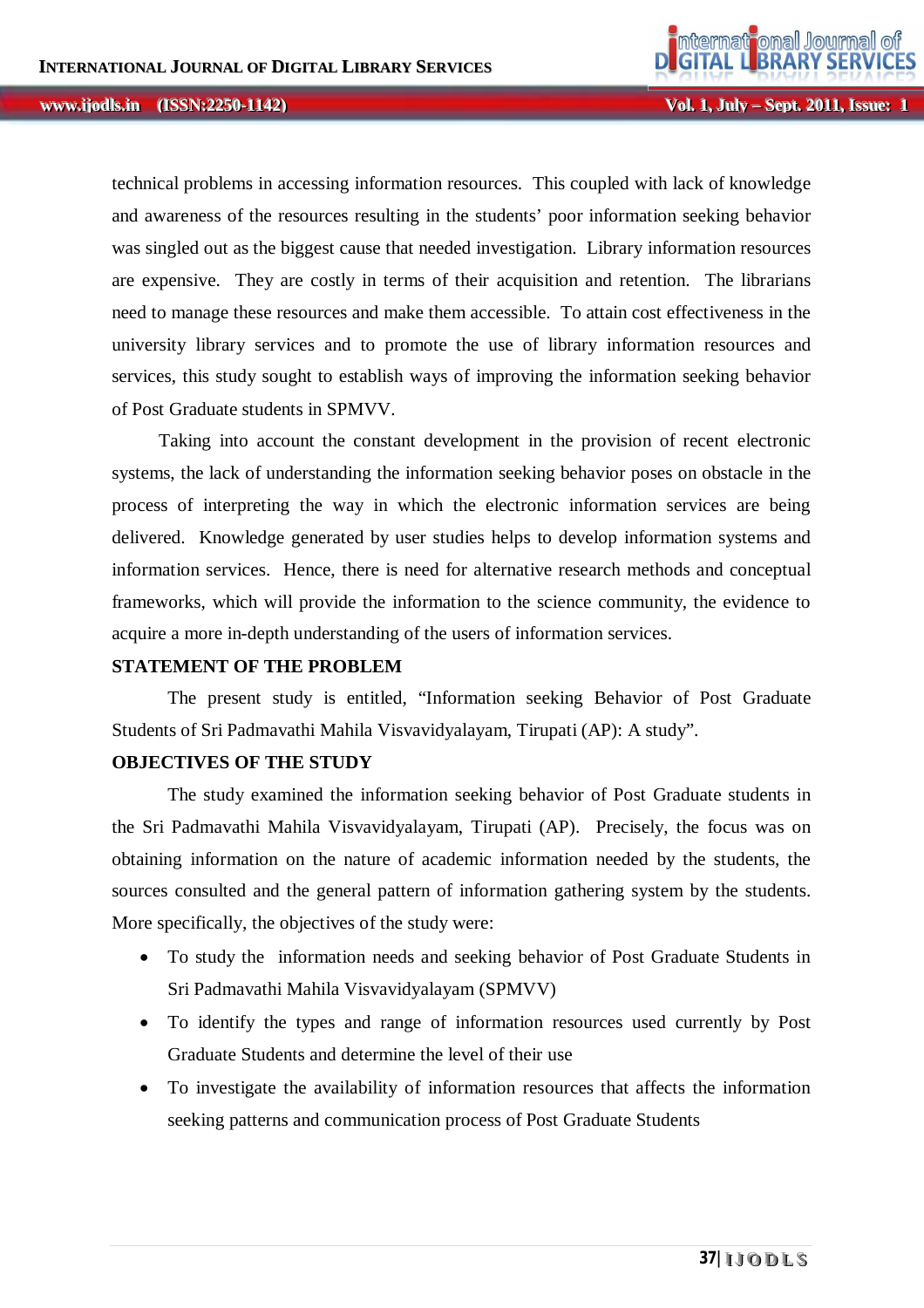- To determine whether or not different kinds of information need leads to different information seeking behavior and communication channels
- To identify the information searching methods adopted while searching for information in the library
- To analyze the possible reasons for not using information sources, if any and
- To suggest measures for enhancing the use of information sources, and seeking a synthesis of theoretical elements from information science.

## **RESEARCH METHODOLOGY AND DESIGN**

#### **Study Population and Sampling Tool:**

The population of this study consists of Post Graduate Students of SPMVV, Tirupati (AP). As it is not possible to study the entire population in view of time and cost, a sample of 831 Post Graduate Students has been selected by stratified random sampling method. The Post Graduate students covered in the study are from Humanities, Social Sciences and Science subjects. The Post Graduate Students were stratified on the basis of the disciplines of their study: Humanities, Social Sciences and Pure Sciences. Out of the 831 Post Graduate Students thus selected, 630 students returned the questionnaire, with an overall response rate of 75.81%. The sample for the present study is composed of 630 students.

## **Tool for Data Collection:**

Questionnaires and interview methods were used in this study, with self-administered and hand delivered questionnaires distributed to the student respondents. Semi-structured indepth face-to-face interviews were used to collect data from their information seeking endeavors. The tools designed to elicit research information in order to identify the factors including socio-economic factors which are liable to affect the information seeking behavior such as nature of the information need, the purpose it would serve or the existence of external barriers posed by the environment of Post Graduate Students in the University. As the study population was scattered and a large population was involved, the questionnaire method was adopted for collecting research data keeping in view of the objectives of the study. It was also felt necessary to adopt interview method to overcome the limitation of the questionnaire especially among some students, who could not respond to questionnaire owing to shortage of time. Under such circumstances, interview schedule was employed in obtaining research data from the Post Graduate Students of SPMVV as a supplement to questionnaire method.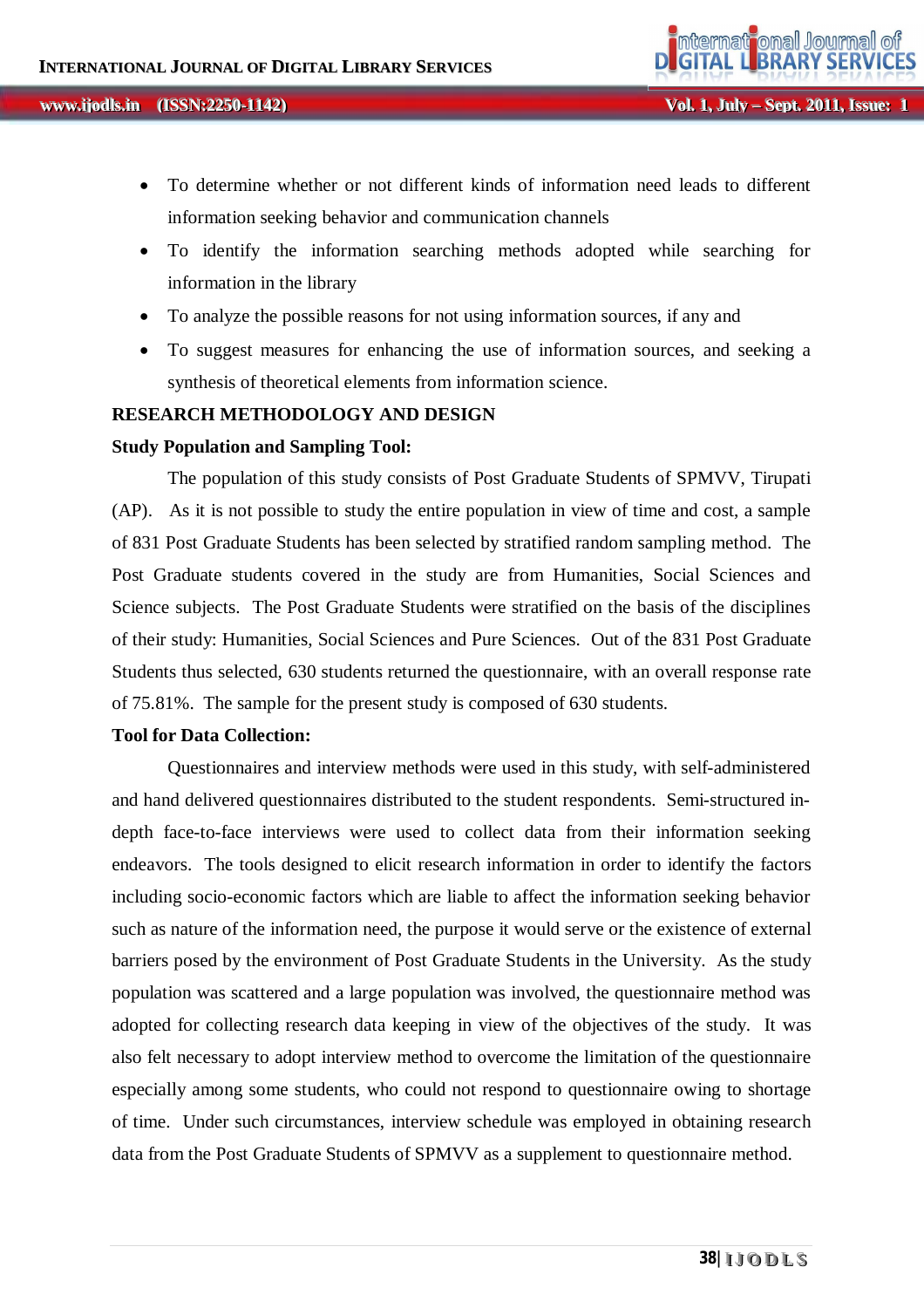## **Statistical Inference:**

The data collected from the respondents of the study was coded and decoded by feeding the independent variable of information seeking behavior in the SPSS-Statistical Package in Social Sciences (11.0 version).

## **SCOPE AND LIMITATIONS OF THE STUDY**

 The study is confined to Post Graduate Students of SPMVV to understand their information seeking behavior. The university environment is of a heterogeneous group comprising Post Graduate Students, Research Scholars and Teaching Faculty in the purview of information seeking channel and instead of covering all the groups of users, only Post Graduate Students have been taken for the research study. This is the limitation of the study. This is to cover mainly a fair proportion of students representing all the departments instead of becoming a sample representation of a few departments.

## **REVIEW OF LITERATURE**

 Barrett (2005) made an explanatory research on the information seeking habits of graduate student researchers in the humanities, by conducting in-depth interviews with a small sample of humanities graduate students, were used to explore to what extent humanities graduate students might constitute a user group distinct from faculty and undergraduate models.

 Fulton, Kerins and Madden (2004) report the results of two empirical studies which explored the information seeking behavior of engineering and law students in Ireland. The findings reveal similar patterns in the information seeking behavior between students studying to become professionals and information seeking patterns of these groups. Students learned their information seeking strategies, including effective and less effective approaches, from educators. Misperceptions of the role and value of libraries and information professionals in their studies were common, and as a result, students often adopted information seeking strategies that excluded libraries and library staff. The two studies suggest that engineering and law students in Ireland could benefit from greater information literacy training and awareness, enabling them to acquire the information skills they need to function effectively and efficiently in their future professional work lives.

 Hanson (1964) revealed that 24% of the scientists in atomic energy in UK undertake information searching on their own.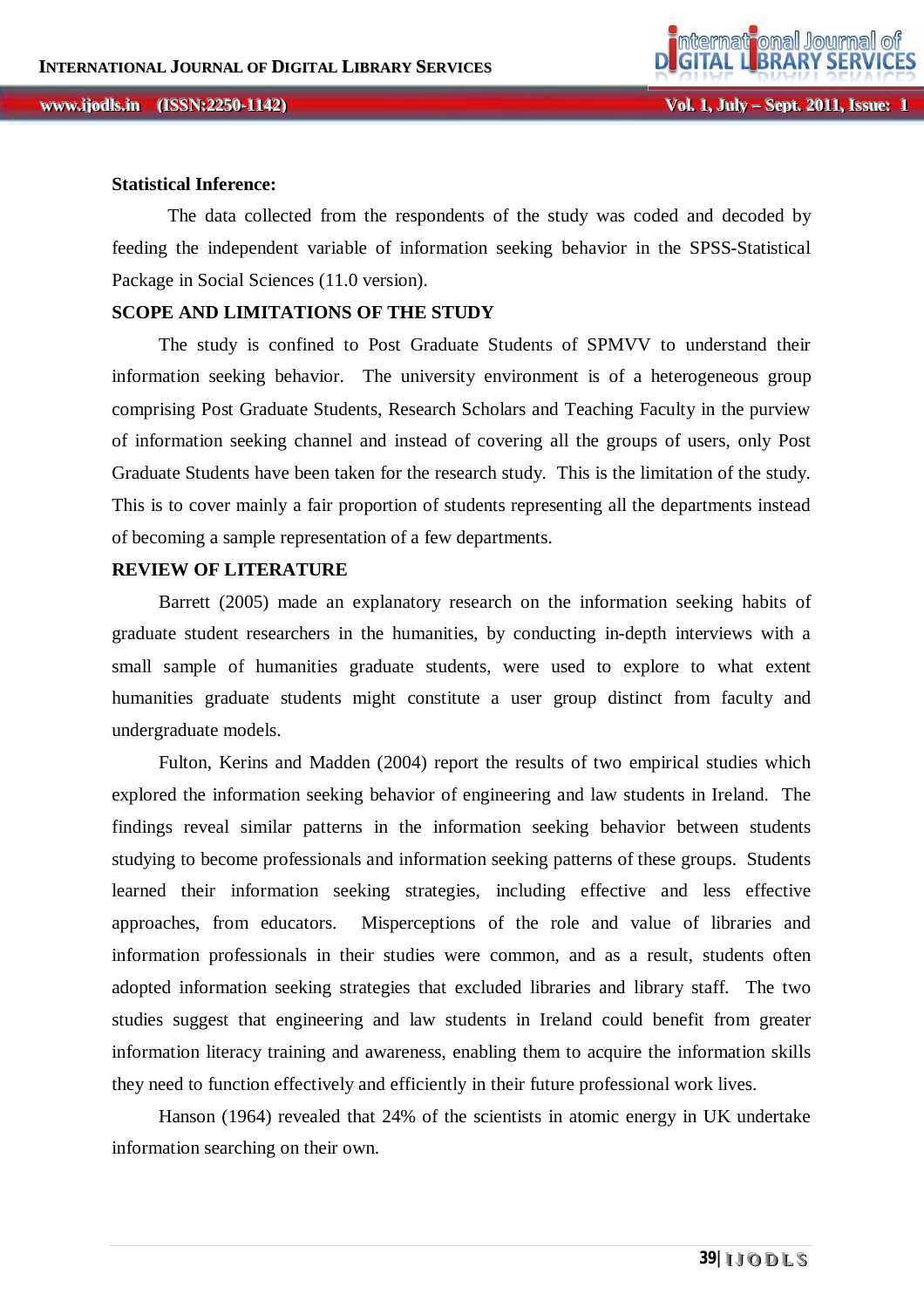#### **lywww.ijodls.in** (ISSN:2250-1142) **and** *Ly* **Coloring the Coloring Coloring Coloring Coloring Coloring Coloring Coloring Coloring Coloring Coloring Coloring Coloring Coloring Coloring Coloring Coloring Coloring Colorin ii jjooddllss... (ISSN:2250-1142)**

 Hartmann (2001) concluded that undergraduate students experienced difficulty in locating items from the library collection and did not understand the processes for retrieving journal articles.

 Herner and Mavitt (1954) found that one-fifth of the population studies visited the library very often to do their own literature searching.

 Kenney's (1966) study conducted at International Labour Office found that the rank order of approaches of users was by subject headings, personal authors and title.

 Machovec (1984) opined that voice recognition systems for on-line literature searching will make it much easier for intermediaries and users to interrogate with on-line information utilities without having to type.

 Majid and Ali (2002) studies the use of information resources by computer engineering students in Singapore and found that the top five information resources in order of preference were books (94%), Lecturers (84%), the internet (86%), and friends (84%). They relied heavily on printed sources of information and their use of electronic journals and databases was very low.

 Osiobe (1988) found that browsing was the most important source of finding references for undergraduate students. He concluded that respondents in the University of Botswana did seek help from University library staff with 40% receiving help from the reference librarian and approximately 32% from the subject librarian.

 Rokitskaya (1975) observed that the present techniques and strategy of literature searching were found inadequate due to lack of stability of the reference system and bibliographical tools.

 Shenton (2004) revealed that effective information skills are a prerequisite for young people in today's society, relatively little is known about how youngsters actually find information. The existing knowledge base on the subject is scanty and piecemeal, and few efforts have been made to explore, as an entirely, studies of young people's information seeking and to isolate the methods, perspectives and strategies that researchers have adopted. Examination of these areas can alert prospective investigators to issues that they should explore and approaches that they might wish to take in their own work.

 Song's (2004) investigates information seeking behavior of one particular segment of international students – international students seeking degrees in the field of business at the University of Illinois of Urbana-Champaign. The survey was designed to compare their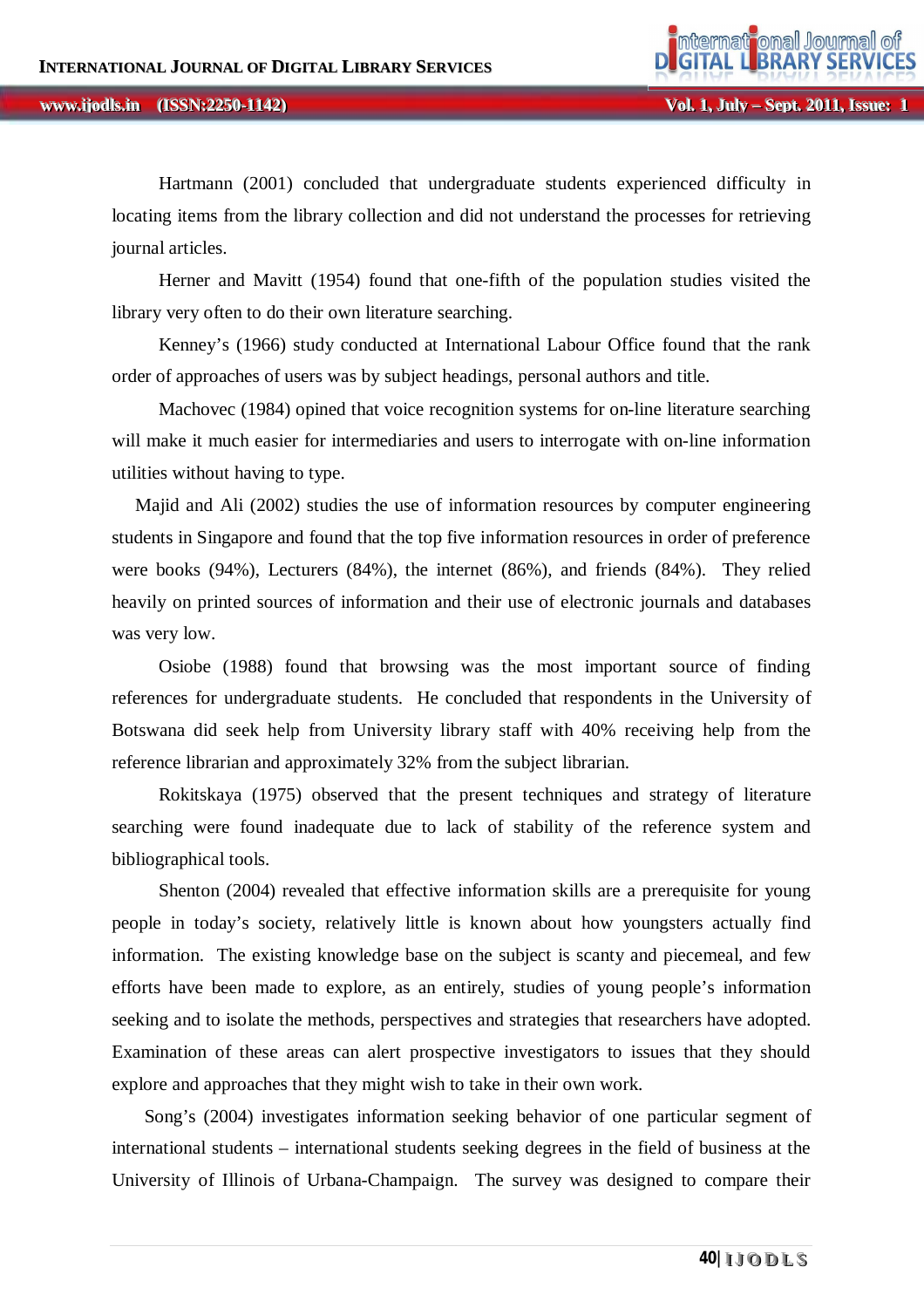#### **lywww.ijodls.in** (ISSN:2250-1142) **and** *Ly* **Coloring the Coloring Coloring Coloring Coloring Coloring Coloring Coloring Coloring Coloring Coloring Coloring Coloring Coloring Coloring Coloring Coloring Coloring Colorin ii jjooddllss... (ISSN:2250-1142)**

**Vol. 1, Jul** 

perceptions of library services and information seeking behaviors. This study focused on three aspects of how domestic and international business students to assess the effectiveness of library instruction sessions; how domestic and international business students use library services; and use the internet for their research. The survey results offer insights into understanding different perceptions of these two student groups with respect to their library use patterns and research strategies.

 **Data Analysis**: An attempt has been made to analyze the research data collected from students from SPMVV and interpret the results revealing their information seeking behavior that provides valuable source of information to the library managers and planners in designing and developing a suitable strategy in promoting the better use of valuable information sources including electronic format and thus justifying the cost effectiveness of library efforts.

**Results and Discussion:** The results of the user observations, questionnaire schedule, interviews and participatory design sessions provide a rich description of how information seekers use various information sources, searching methods employed in obtaining desired information and problems of not using information resources, if any.

The research study is confined to Post Graduate students of SPMVV. The departments of the university have been broadly classified under major disciplines representing Humanities, Social Sciences and Pure Sciences. Discipline-wise distribution of respondents is shown in Table 1.

| <b>Discipline</b>    | <b>No. of Respondents</b> | <b>Percent</b> |
|----------------------|---------------------------|----------------|
| Humanities           | 12(                       | 19 O           |
| Social Science       | 248                       | 39.4           |
| <b>Pure Sciences</b> | 262.                      | 41.6           |
| Total                | 630                       | 100            |

**Table 1: Discipline-wise Distribution of Respondents**

It is found from the Table 1 that, more or less, the students covered in the study belong to the disciplines of Social Sciences (39.4%) and Pure Sciences discipline (41.6%). However, 19% of students represent Humanities, which is less when as compared to Social Sciences and Pure Sciences discipline mainly because of the less number of departments under Humanities and their total intake of students.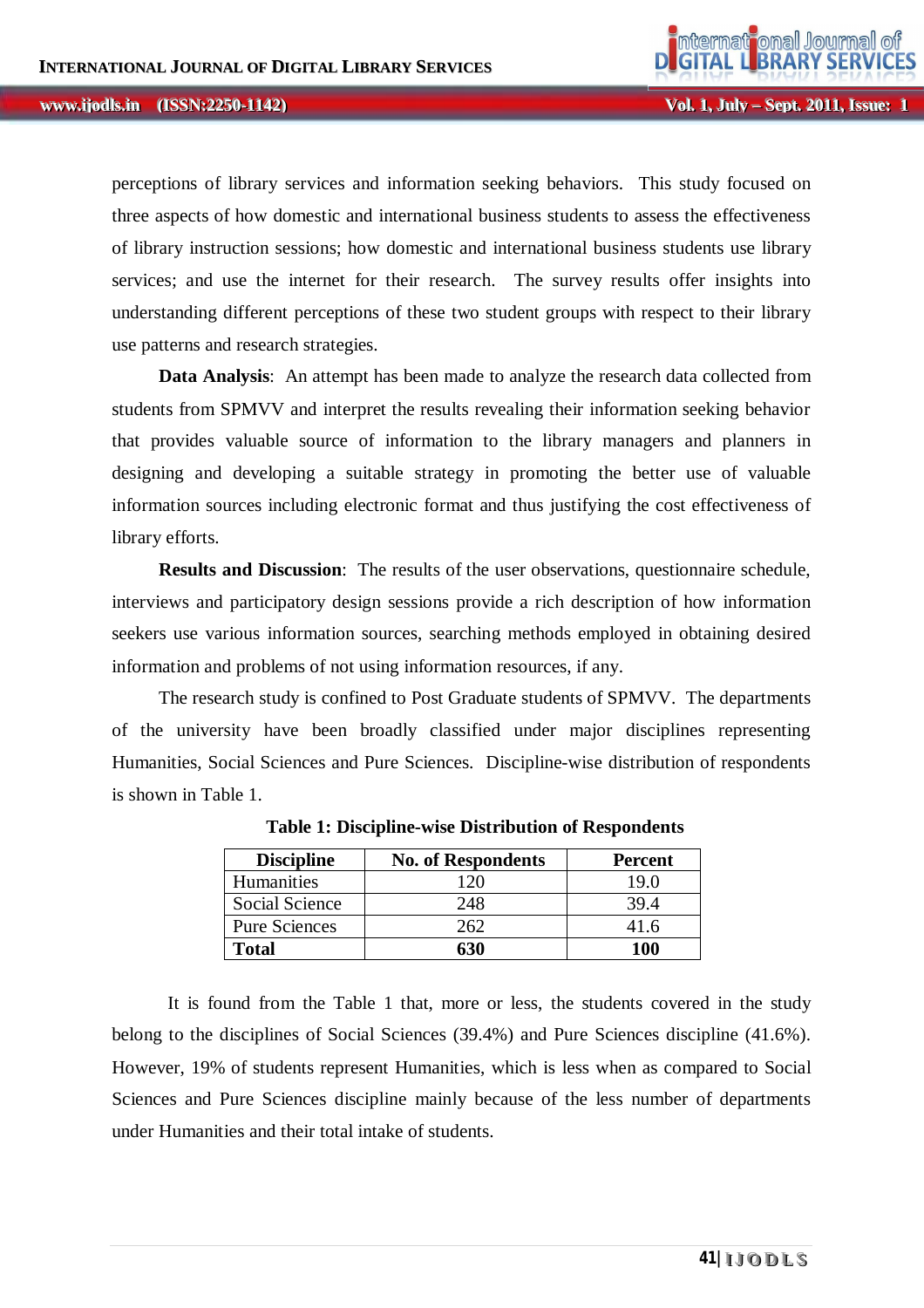### **FREQUENCY OF USE OF LIBRARY:**

Library and Information Centre is a knowledge bank considered to be the heart of the university enriched with variety of information sources and services in print and electronic format to support learning, teaching and research. Attempts were made to understand the habit of using the library by the Post Graduate students in a university. Table 2 showing the frequency of visits to the library.

| <b>Frequency of Visit</b> | <b>No. of Respondents</b> | <b>Percent</b> |
|---------------------------|---------------------------|----------------|
| Every day                 | 367                       | 58.3           |
| Alternate day             | 128                       | 20.3           |
| Once in a week            | 79                        | 12.5           |
| Occasionally              | 53                        | 8.4            |
| Do not use library        |                           | 0.5            |
| <b>Total</b>              | 630                       | 100            |

**Table 2: Frequency of Using Library by Respondents**

 It is clear from the Table 2 that, all the respondents of the study i.e. Post Graduate students of university area in the habit of using the library. Among them, about 58.3% of respondents visit the library everyday, 20.3% of respondents visit the library every alternate day, 12.5% of respondents visit once in a week, 8.4% of respondents visit the library occasionally and a very negligible portion opine that they do not use library.

## **PURPOSE OF USING LIBRARY**

Library should be viewed as an integral part and parcel of every academician to encourage, motivate and support not only learning and research but also to develop ideal citizens of the country. Thus, the purpose of visiting the library is equally important for optimization of respondents' knowledge to support their educational endeavor. Table 3 shows the purpose of seeking information by the respondents of the study.

**Table 3: Purpose of Using Library**

| <b>Purpose</b>                  | <b>No. of Respondents</b> | <b>Percent</b> |
|---------------------------------|---------------------------|----------------|
| Preparing for examination       | 215                       | 34.1           |
| Preparing project work          | 74                        | 11.7           |
| competitive<br>Preparing<br>for | 160                       | 25.4           |
| examination                     |                           |                |
| Preparing for Dissertation work | 60                        | 9.5            |
| <b>Preparing Notes</b>          | 105                       | 16.7           |
| <b>General Reading</b>          | 16                        | 2.6            |
| <b>Total</b>                    | 630                       | 100            |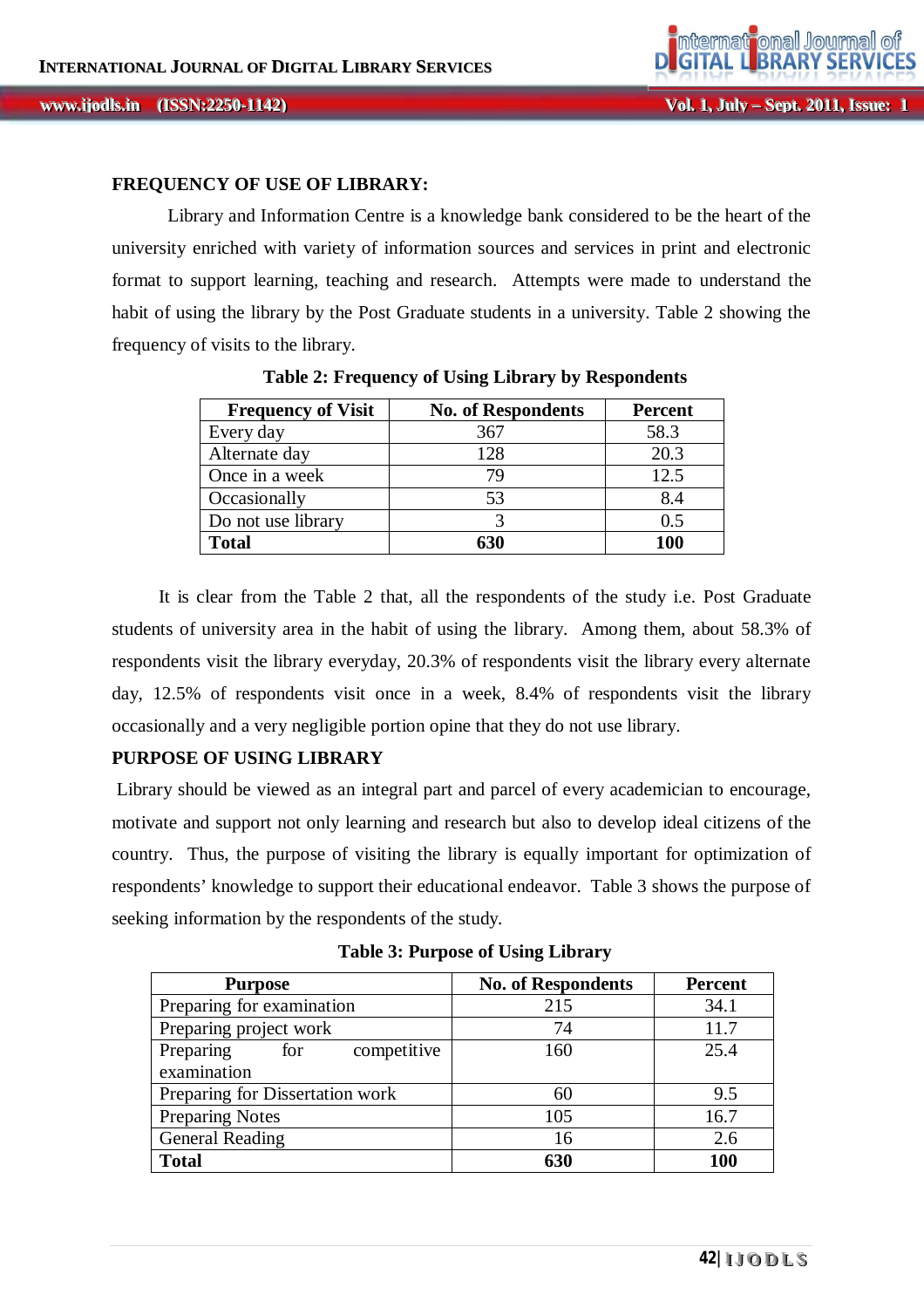It is noted from the Table 3 that, about 34.1% of respondents' purpose of visiting the library is preparing for examinations. This is followed by respondents using the library to prepare for competitive examinations (25.4%). About 16.7% of respondents use the library to prepare the notes and preparing project work (11.7%). Least of the respondents are preparing for dissertation work (9.5%) and general reading (2.6%). Thus general tendency for visiting the library by the Post Graduate students is to prepare for general examinations and prepare for competitive examinations.

 It was asked to the Post Graduate students as to whether they need instruction on how to use information sources in their subject areas for more effective use of libraries. The table 4 shows the result.

|                              | <b>No. of Respondents</b> | <b>Percent</b> |
|------------------------------|---------------------------|----------------|
| <b>Instructions/Guidance</b> |                           |                |
| Agree                        | 419                       | 66.5           |
| <b>Strongly Agree</b>        | 131                       | 20.8           |
| Neutral                      | 76                        | 12.1           |
| Disagree                     |                           | 0.2            |
| Strongly disagree            |                           | 0.4            |
| <b>Total</b>                 | 630                       | <b>100</b>     |

**Table 4 : Need for Instruction/Guidance for Using Various Information Sources**

 It is clear from the Table 4 that, 66.5% and 20.8% of respondents agree and strongly agree that they need instruction on how to use information sources in their subject areas for more effective use of the library. While 12.1% of respondents are neutral in their attitude towards need for instruction on using information sources in their subject areas and very negligible portion of respondents disagree for undertaking instructions in using the library resources. Thus, most of the respondents of the study opined the need for instruction on using information sources in their subject areas.

 Internet is presumed to be used for academic and research endeavor, but besides these purposes, internet may be used for different purposes also. To check the purpose behind using the internet by the respondents, Table 5 present the following.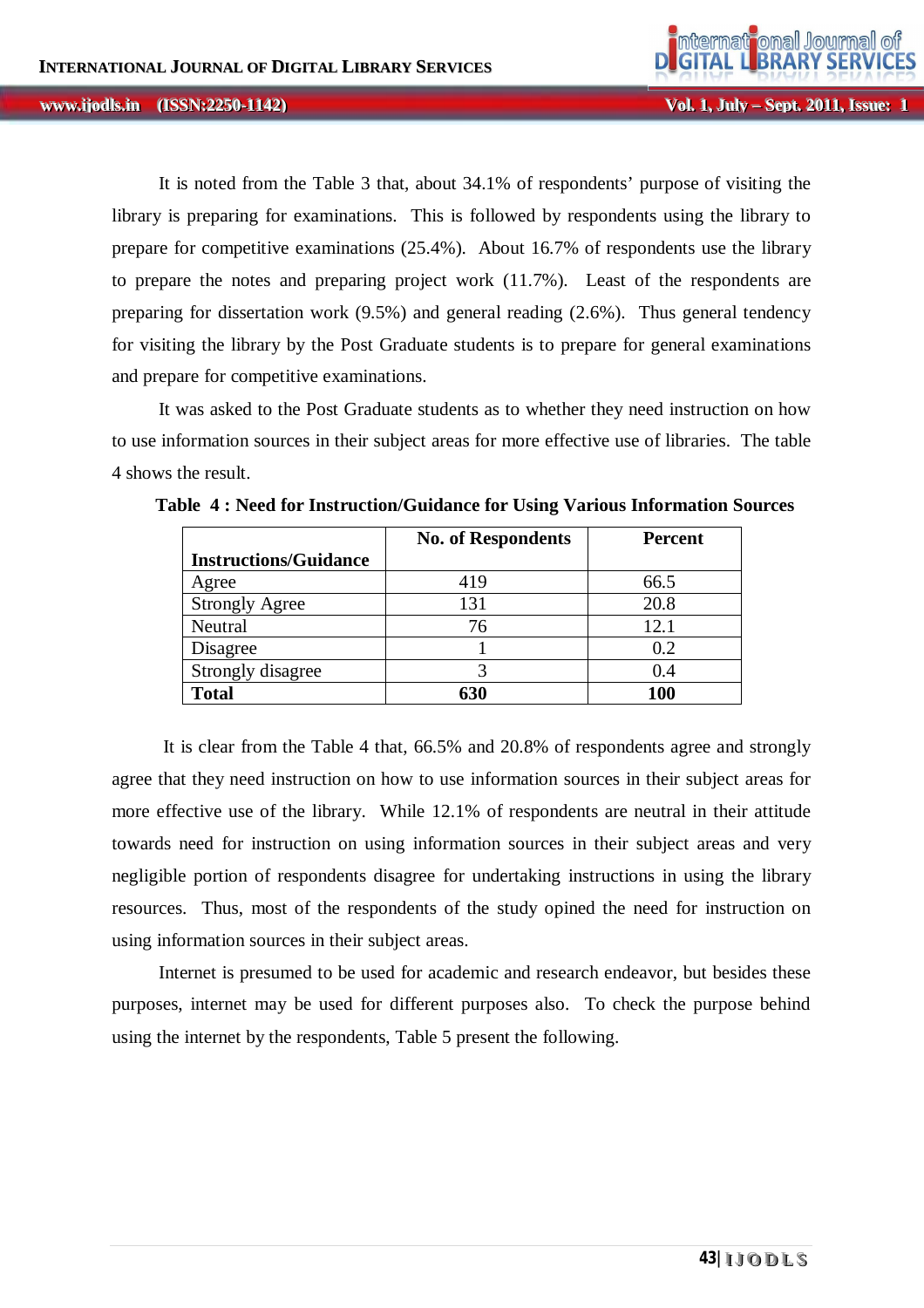| <b>Using</b><br>of<br><b>Purpose</b> | <b>No. of Respondents</b> | <b>Percent</b> |
|--------------------------------------|---------------------------|----------------|
| <b>Internet</b>                      |                           |                |
| Research Project                     | 270                       | 42.9           |
| Means of Communication               | 113                       | 17.9           |
| Downloading Programs                 | 113                       | 17.9           |
| <b>Professional Development</b>      | 66                        | 10.5           |
| Chatting                             | 5                         | 0.8            |
| Entertainment                        | 16                        | 2.5            |
| Do not use internet                  | 47                        | 7.5            |
| <b>Total</b>                         | 630                       | 100            |

**Table 5: Purpose of Using Internet Technology**

It is seen from the table 5 that, quite surprisingly internet is used mainly for research project (42.9%) than for communication (17.9%) and downloading programs (17.9%). However, the other purpose of using internet by the respondents are for professional development  $(10.5\%)$ , entertainment  $(2.5\%)$  and chatting  $(0.8\%)$ . Thus the result shows that, research projects, communication and downloading programs are the purposes of using internet.

 The results confirms with the study conducted at Large south western University (Drnek, 1998), which reveals that the most frequent response from the students to use the internet was conducting research and obtaining additional information on topics of interest for class, followed by e-mail communication.

 Frequency of using various library services by the post Graduate students is shown in Table 6.

| Library         | Inter-  | <b>Reference</b> | Photocopy      | <b>CD-ROM</b> | <b>Book</b>         |
|-----------------|---------|------------------|----------------|---------------|---------------------|
| <b>Services</b> | Library | <b>Services</b>  | <b>Service</b> | <b>Search</b> | <b>Reservation-</b> |
|                 | Loan    |                  |                |               | <b>Circulation</b>  |
|                 |         |                  |                |               |                     |
| <b>Never</b>    | 332     | 162              | 354            | 370           | 364                 |
| Sometime        | 95      | 95               | 52             | 46            | 45                  |
| Occasionally    | 14      | 30               | 13             | 11            | 17                  |
| Often           | 64      | 89               | 66             | 67            | 70                  |
| Very often      | 125     | 254              | 145            | 136           | 134                 |
| <b>Total</b>    | 630     | 630              | 630            | 630           | 630                 |

**Table 6 : Frequency of Using Library Services**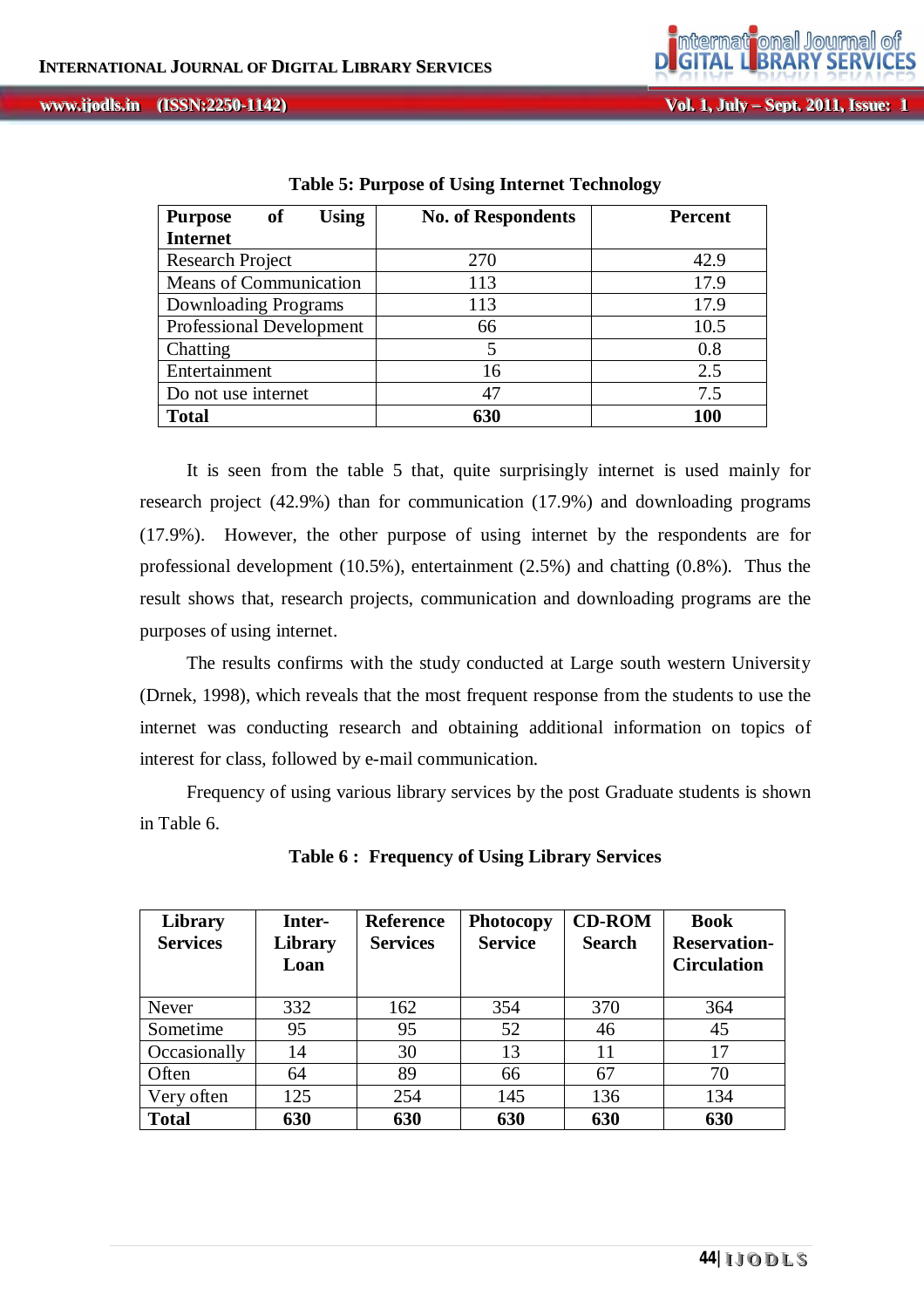**Vol. 1, Jul** *ly* **– Sept. 2011, Issue: 1** 

 It is indicated from the Table 6 that, among the various information services, reference service (254) is very often used service as compared to other library services. The library services in general used quite often and occasionally is almost same for the inter-library loan, reference service, photocopy service, CD-ROM search, book reservation-circulation and bound periodicals over night service. However, more than half of the respondents of the study indicated that they never use inter-library loan, reference, photocopy service, CD-ROM search and book reservation-circulation.

#### **Summary of Findings:**

The significant findings of the study are given below:

- All the respondents are in the habit of using the library and more than half of them visit the library everyday and one-fifth visit the library every alternate day and a very negligible portion do not use the library and they are having their personal book collection.
- The main purpose of visiting the library is preparing for examinations, followed by preparing for competitive examinations and dissertation work.
- Educational information is the pre-dominantly used information-need for the respondents useful for their academic and research activities followed by employment and job related information.
- All the respondents of the study undertake information searching on their own to meet their desired educational needs.
- More than half of the respondents have undergone formal training in information searching.
- Two-third and one-fourth of the respondents agree and strongly agree that they need instruction on how to use information sources in their subject areas for effective use of library.
- Majority of the respondents are using books to support their curriculum and examinations needs of the course accounting to 94.6%. Thus books remain a popular source of information to the Post Graduate students in for their academic course and for curriculum support.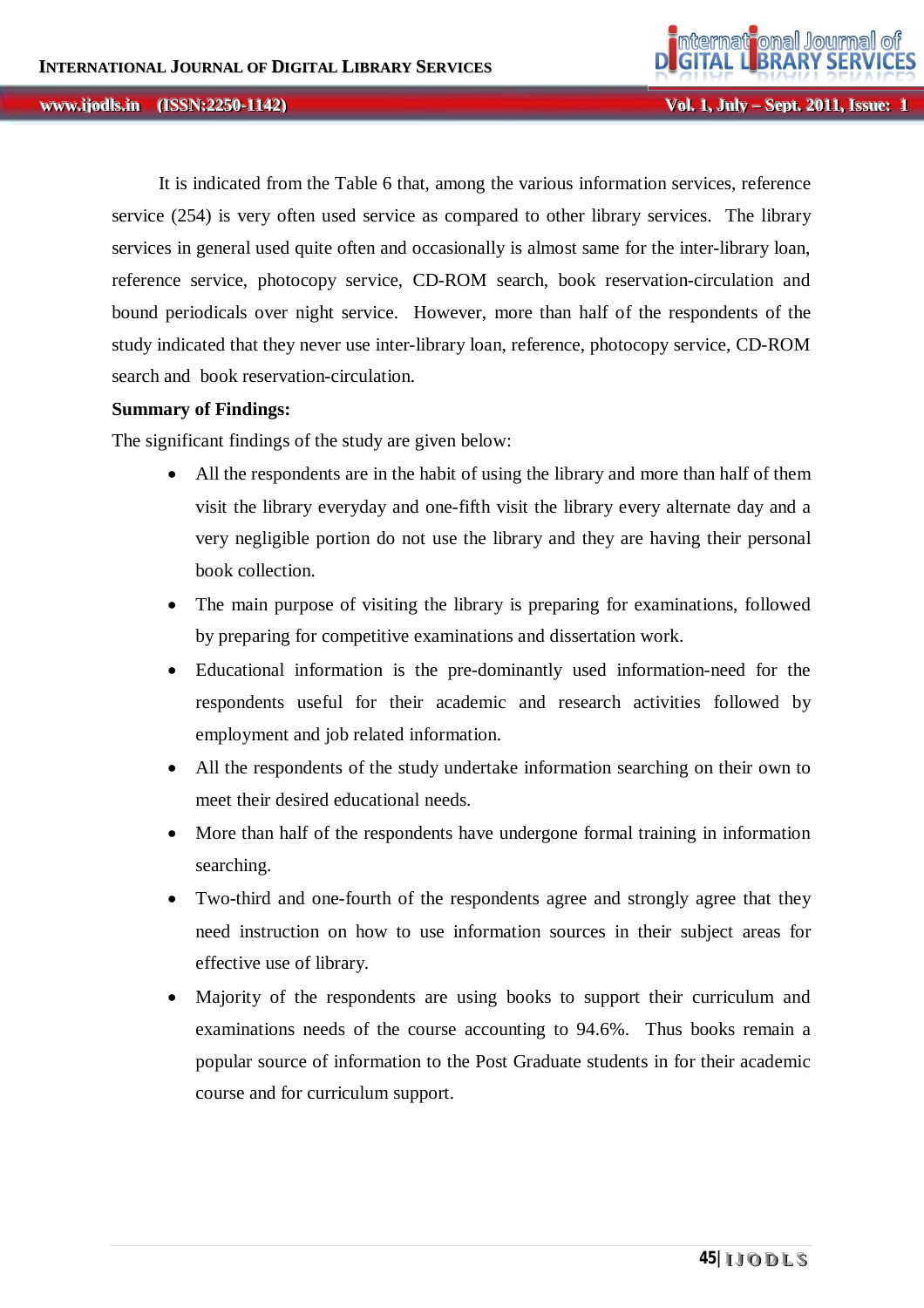- Among the Post Graduate students not using books, the reasons for not using are lack of sufficient number of copies of books and n on-availability of latest editions of books.
- Almost all the respondents use internet technology for their academic and research activity.
- The main purpose of using internet is for research project than for communication and downloading programs.
- Browsing website and search engines are the most preferred methods for finding information on the internet.
- E-reference books and e-journals are the types of electronic information sources browsed on the internet by the respondents.
- Major reasons for not using internet are mainly the fact that, respondents are not interested in accessing internet and feel lack of training in browsing the internet.
- Majority of the respondents are of the opinion that information resources in the university library are adequately stocked.
- More than four-fifth of the respondents indicated the availability of adequate books on competitive examinations.

# **SUGGESTIONS:**

Information seeking is widely used in information sciences to encompass the entire process from recognizing the need for information to finding and using it. It focuses on interaction between the information seeker and information resources. In fact, it is a cyclic or interactive process by nature and is more than simply gathering information, encompasses posing and identifying the question, exploring available information; coming back to refine the question, gathering and evaluating further information, and synthesizing and using it. This cyclic process of gathering, sorting, evaluating and refining may be carried out a number of times.

 A holistic view of information seeking process comes near to ideas of inquiry learning. They both emphasize an iterative question-driven process of finding, managing and evaluating information. An additional aspect of inquiry learning is its collaborative nature, which gives rise to a challenge of arranging collaborative situations of information seeking with heterogeneous groups of students. A naïve way of students' information seeking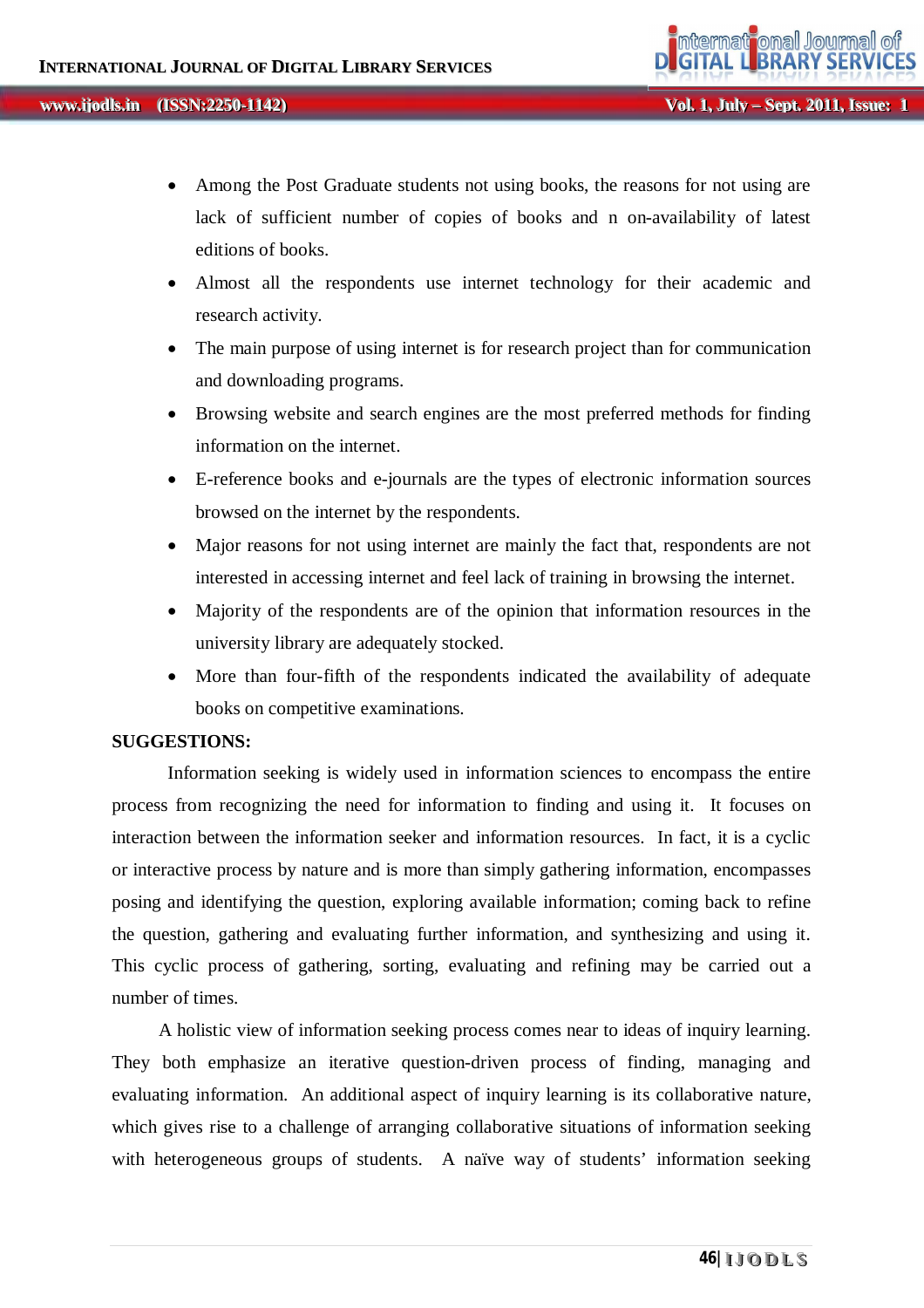process emerged through empirical studies. Instead of being a holistic process, it manifests itself in the form of information gathering only, and uncritical acceptance of information. When learning activities are focused on information gathering, such important phases as refining the question, evaluating and synthesizing information, is easily neglected.

 The results of the study emphasize the need for better orientation about library resources and services and user-training workshops especially in using and searching skills for journals, abstracting sources (abstracting databases) and internet to support learning, teaching and research. There is a need to organize user-workshops in educating and training regarding the various information sources available that includes primary, secondary and tertiary information sources both print and e-format. Further, the information services extended by university library need to be strengthened as a majority of them are not using the information services extended by the library to an optimal extent.

 Using new technological devices merely for copy-pasting information is simply not enough. Instead, a new pedagogical culture, which is supported by technology, has to be carefully designed and put to use for developing students' information skills. In addition, it is important that new pedagogical models, which emphasize higher order information seeking activities do not become an unmanageable additional cognitive load. The library plays a significant role in promoting the better use of information sources and services, but at the same time, the teacher plays an important role in coordinating and scaffolding students' learning activities towards a comprehensive inquiry process. In addition to supporting students, it is also necessary to offer teachers new conceptual devices for understanding the potential and challenges of collaborative inquiry learning and to provide support for practical pedagogical implementation. The starting point for effective information seeking with technological support is thus embedded in a sound theoretical understanding of the information seeking process, as it is intertwined with meaningful pedagogical practices.

## **REFERENCES:**

- Abels, E. 2004. "Information seekers' perspectives of libraries and librarians". *Advances in Librarianship* 28: 151-170.
- Barrett, Andy. 2005. "The Information seeking habits of graduate student researchers in the humanities". *Journal of Academic Librarianship* 31 (4): 324-331.
- Drnek, James Michael. 1998. "Student Learning Style, Satisfaction, Perception, Emotions and Internet use at a Large South western University", Faculty of Education, Ph.D.